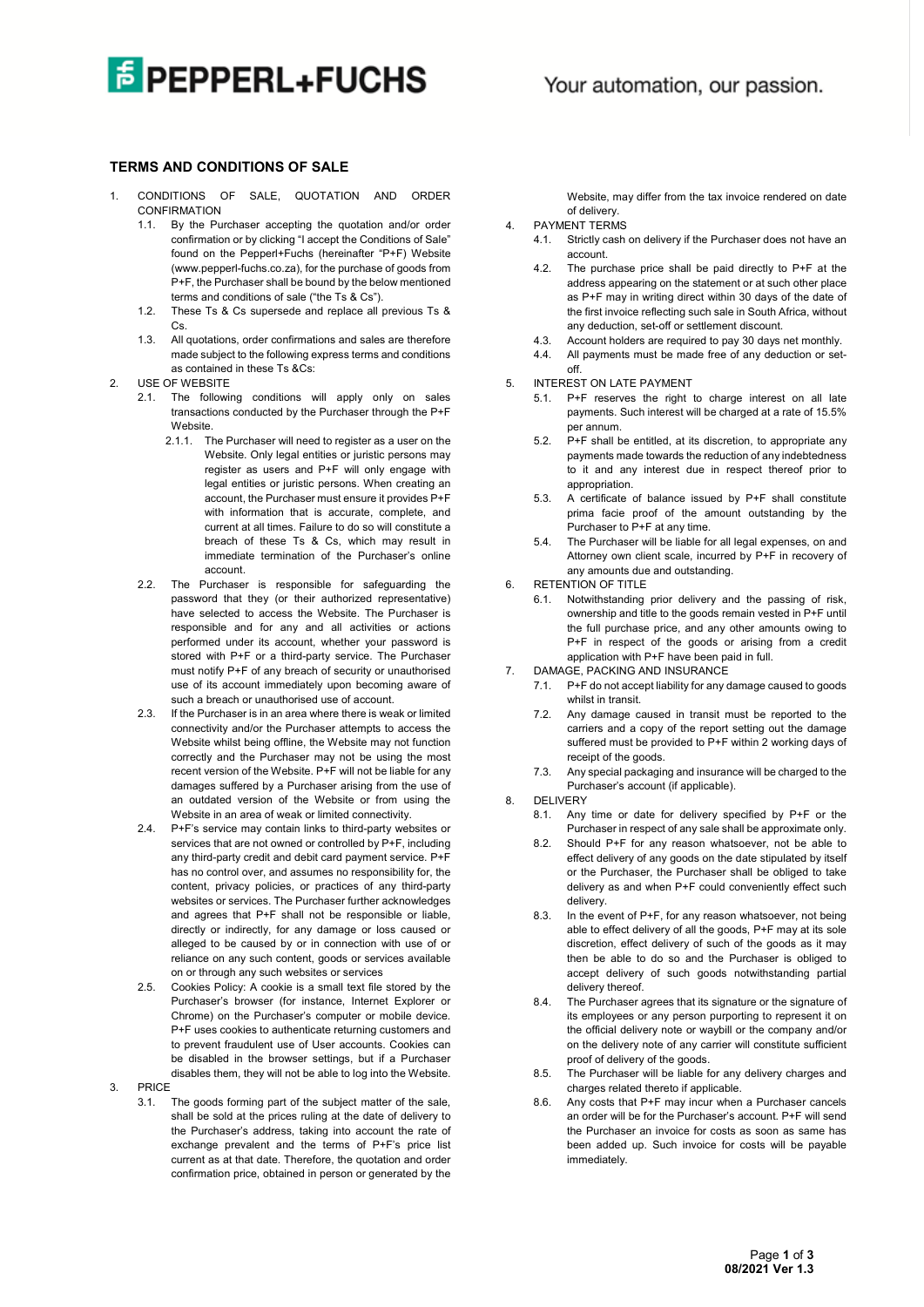

- 9. DISCREPANCIES
	- 9.1. The Purchaser is obligated to examine the delivered goods immediately after receipt thereto and inform P+F within 48 hours of any discrepancies, short deliveries, defects or faults in respect of the delivered goods.
	- 9.2. Unless the Purchaser gives timeous notice of short delivery, the Purchaser shall be deemed to have received the goods, in good order, as set out in the relevant delivery note.
	- 9.3. Should the Purchaser have any claim whatsoever arising out of the short delivery of goods, the Purchaser shall notify P+F thereof in writing, on delivery of the goods, by endorsing the relevant delivery note accordingly.
- 10. RETURNS
	- 10.1. All returns are subject to P+F's return policy that will be made available upon request and the Purchaser is required to make itself aware of the policy. Prior to the return of any goods, the Purchaser's intention must be communicated in writing to P+F, and proof of return must be retained.
	- 10.2. Depending on the goods supplied the Purchaser may be requested to complete the P+F Declaration of Contamination form, can be found on the P+F Website or is available on request. Should the Purchaser fail to return the abovementioned form, P+F will not process any such returns.
	- 10.3. P+F reserves the right and has sole discretion to charge the Purchaser a reasonable handling and re-stocking fee for such goods returned. All goods certified for use in explosive hazardous areas once the sealed package has been opened these goods cannot be returned unless it is returned for repairs.
- 11. VALUE ADDED TAX
	- 11.1. Value added tax shall be applicable at the prevailing rate within the Republic of South Africa on all transactions.
- 12. NON-VARIATION
	- 12.1. No addition to, variation or consensual cancellation of the Ts & Cs detailed in this document shall be of any force or effect unless uploaded by P+F on their Website or should such variations have been made by the Purchaser. expressly agreed in writing and signed by or on behalf of the parties by an authorised representative. This includes any standard terms which may appear in any other purchaser documents, quotations, order confirmations or other communications relating to the goods and or services supplied by P+F.
- 13. GUARANTEE
	- 13.1. No agreement, warranty, condition representation, promise, statement or undertaking, whether made before, or after, a sale shall be binding on P+F unless contained herein or confirmed officially in writing under the P+F's signature.
	- 13.2. P+F does not give any warranty against defects, be they patent or latent, nor does P+F give any warranties or guarantees of any other nature or make any representations whatsoever in respect of the goods or of their fitness for any particular purpose, other than any warranty or guarantee that may have been expressly given in writing. P+F shall be deemed to be unaware of the particular purpose for which the goods or any product made there from is required.
	- 13.3. The liability of P+F is limited to the repair or replacement of goods showing defects arising solely from faulty materials and or workmanship. P+F's product guarantee and liability is valid for 1 year from date of dispatch of the goods from P+F's works. All other warranties whether implied by statute or common law or otherwise are hereby expressly excluded. Defective goods returned should be sent, (shipping and packaging paid by the Purchaser) to Pepperl+Fuchs (Pty) Ltd, 8 Eagle Glen Office Park, Koorsboom Avenue, Glen Erasmia, Kempton Park 1619, South Africa.
- 14. SPECIAL CONDITIONS
	- 14.1. In the event of the Purchaser's order documentation containing special printed conditions, the order for the goods will only be accepted by P+F on the understanding that those conditions are not at variance with the conditions set out herein or, if there is any variance, that such conditions are deemed to have been waived by the Purchaser unless prior written agreement has been received.
- 15. DATA PROTECTION
	- 15.1. In performing the obligations as set out in these Ts & Cs, the Purchaser hereby consents to transfer its personal information to P+F.
	- 15.2. The Purchaser and P+F shall comply with the provisions of all laws, which regulate the protection of personal data, including but not limited to the Protection of Personal Information Act No. 4 of 2013 (as amended) and the Electronic Communications and Transaction Act No. 25 of 2002 (as amended) (as promulgated in the Republic of South Africa) and the GDPR (as recognized and enforced in European Union, where applicable).
	- 15.3. The Parties shall comply with all laws, policies, and procedures relating to the protection, storage, handling, privacy, processing and retention of data as well as the destruction of data, including personal data.
	- 15.4. The Purchaser hereby gives P+F the right to send marketing materials to the Purchaser. Should the Purchaser not want to be part of the marketing materials sent they can opt out from receiving any marketing material by selecting the opt-out function.
	- 15.5. P+F shall ensure that it shall not sell, offer for sale or dispose of or attempt to dispose of or create or allow the encumbrance over any data of the user held by the P+F.
	- 15.6. P+F shall ensure that it does not disclose any personal information or data of the Purchaser, other than provided for in writing by the Purchaser.
	- 15.7. The Parties shall ensure that the personal information or data obtained from the Purchaser is processed for only the express purpose for which it was obtained.
	- 15.8. The Parties shall ensure that, once the data has been processed for the purposes for which it was obtained or the Ts and Cs are cancelled, that all data of the Purchaser will be destroyed to an extent that it cannot be reconstructed to its original form.
	- 15.9. P+F endeavor to implement all reasonable technical and organisational measures in place to protect the personal data from unauthorised access and/or use including implementing measures to ensure access to the personal data remain secure and confidential.
- 16. DAMAGES AND LIMITATION OF LIABILITY
	- 16.1. P+F shall not be held responsible for any consequential or special damages howsoever arising from the use of any of its goods or defects thereof.
	- 16.2. P+F shall not be liable, under any circumstances whatsoever, for any loss of profit or other special damages or any indirect or consequential damages arising out of any breach by it or any of its obligations under this contract or any act of negligence or omission on the part of P+F and/or its employees or for any reason whatsoever.
	- 16.3. Neither P+F and/or its employees, will be held responsible for any damage of any kind, related to the use of, or the inability to access or use the content or the Website or any functionality, or of any linked website to the extent permissible by law.
- 17. FORCE MAJEURE
	- 17.1. P+F shall not be liable for any default in respect of the Ts & Cs due to any act of God, war, strike, lock-out, industrial action, fire, flood, draught, tempest, interrupted or offline Website services or other event beyond the reasonable control of either party. As a result of any of the aforesaid events, delivery dates may be subject to change as advised by P+F.